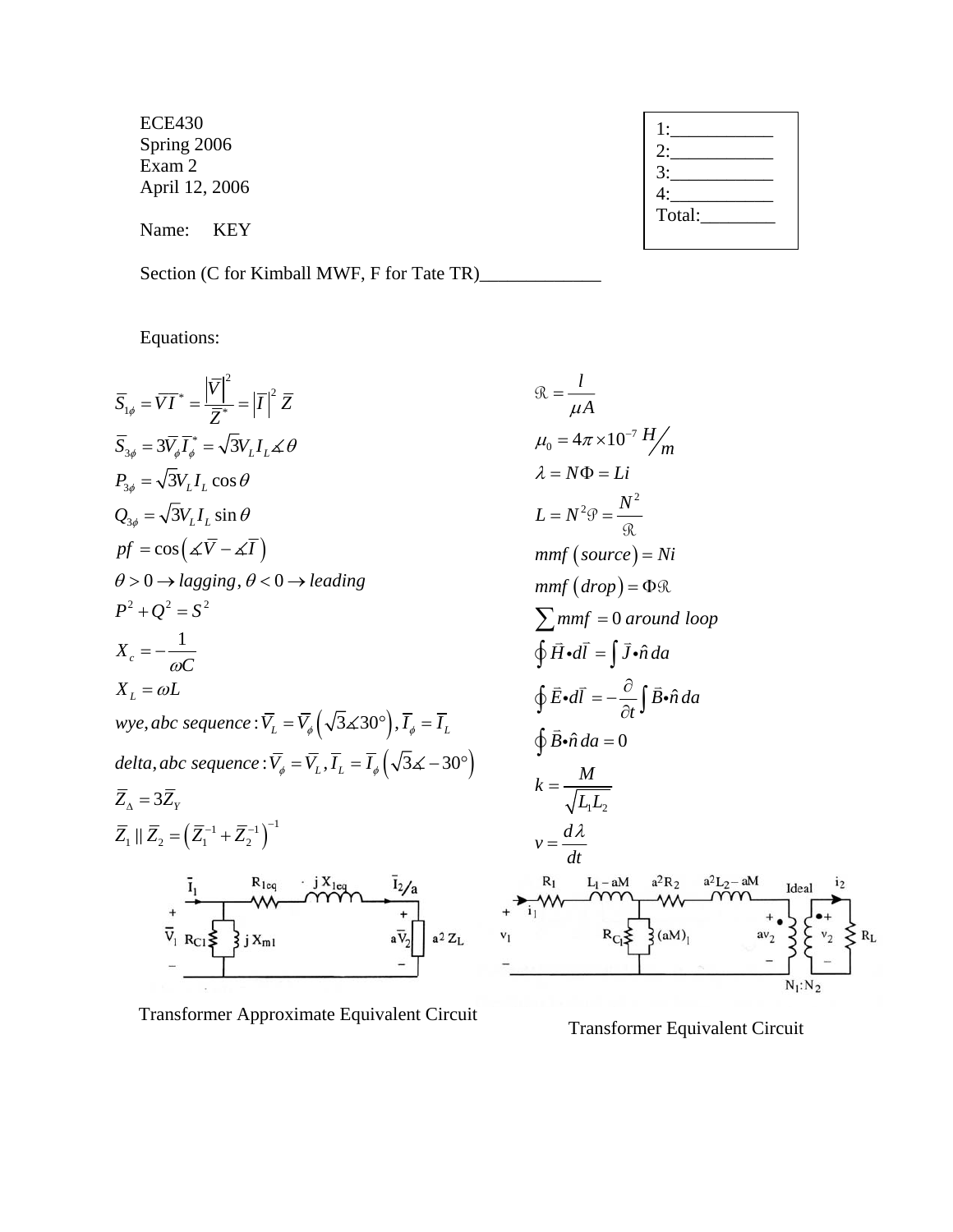$$
W_{m} = \int_{0}^{\lambda} i d\hat{\lambda}
$$
  
\n
$$
W_{m}' = \int_{0}^{\lambda} \lambda d\hat{i}
$$
  
\n
$$
T^{e} = \frac{\partial W_{m}'}{\partial \theta} = -\frac{\partial W_{m}}{\partial \theta}
$$
  
\n
$$
f^{e} = \frac{\partial W_{m}'}{\partial x} = -\frac{\partial W_{m}}{\partial x}
$$
  
\n
$$
EFE = \int_{a}^{b} i d\lambda
$$
  
\n
$$
EFM = -\int_{a}^{b} f^{e} dx
$$
  
\nFor  $\dot{x}_{1} = f_{1}(x_{1}, x_{2})$  and  $\dot{x}_{2} = f_{2}(x_{1}, x_{2})$ ,  
\n
$$
\left[\Delta \dot{x}_{1}\right] \approx \left[\frac{\partial f_{1}}{\partial x_{1}}\right]_{x=x^{e}} \left[\frac{\partial f_{1}}{\partial x_{2}}\right]_{x=x^{e}} \left[\Delta x_{1}\right]
$$
  
\n
$$
x(t_{0} + \Delta t) \approx x(t_{0}) + \Delta t \cdot \frac{dx}{dt}\right]_{t=t_{0}}
$$

For  $\dot{x} = Ax$ , the eigenvalues  $\lambda$  of the system are given by  $|\lambda \underline{I} - \underline{A}| = 0$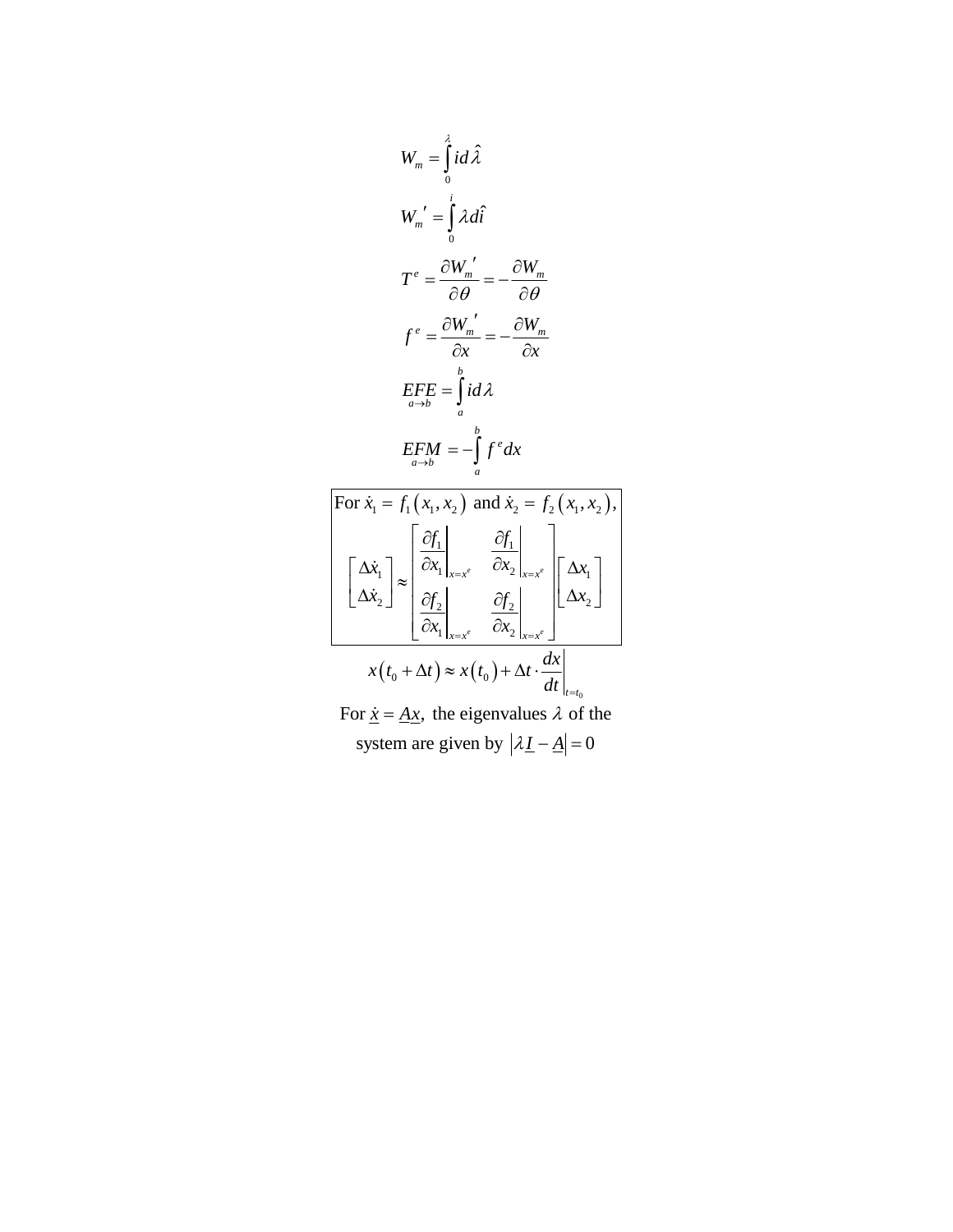## Problem 1 (25 points)

In class, when discussing rotational systems, we started with an inductance that was a square wave, then approximated it with a sinusoid. A better approximation is to include harmonics. For example, consider a system with the following  $\lambda$ -i characteristic:

$$
\begin{bmatrix} \lambda_a \\ \lambda_b \\ \lambda_r \end{bmatrix} = \begin{bmatrix} L_s & 0 & M\left(\cos\theta - 0.1\cos(3\theta)\right) \\ 0 & L_s & M\left(\sin\theta + 0.1\sin(3\theta)\right) \\ M\left(\cos\theta - 0.1\cos(3\theta)\right) & M\left(\sin\theta + 0.1\sin(3\theta)\right) & L_r \end{bmatrix} \begin{bmatrix} i_a \\ i_b \\ i_r \end{bmatrix}
$$

- a) Find the co-energy  $W'_m$  (10 points)
- b) Find the torque of electric origin  $T^e$  (10 points)
- c) Suppose  $i_a = i_b = i_r = 1$  A,  $L_s = L_r = 1$  H,  $M = 0.9$  H, and  $\theta = 60^\circ$ . What is the difference in torque between considering only the fundamental (θ variation) and including harmonics (3θ variation)? (5 points)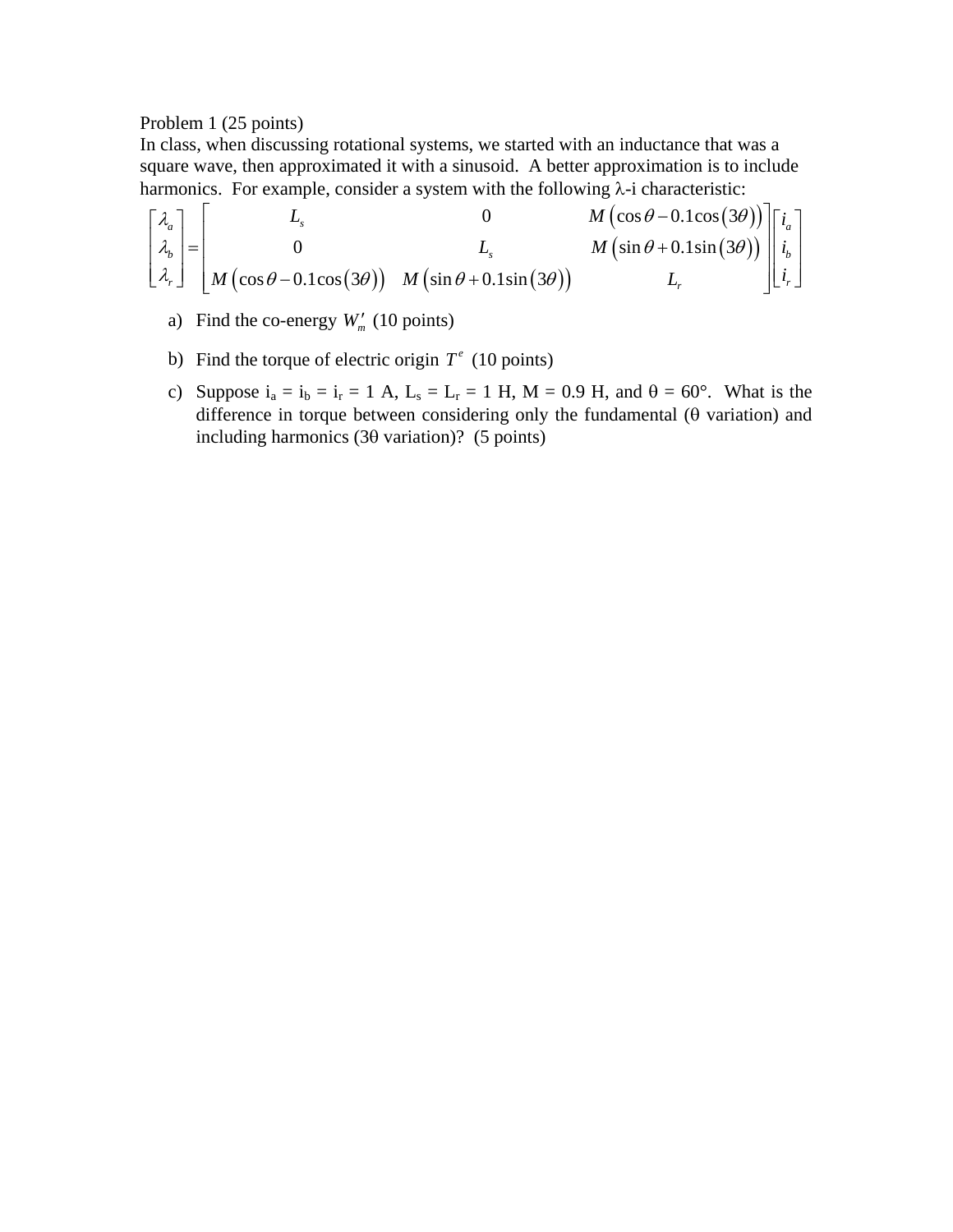1. a) 
$$
W_{m}^{\dagger} = \int ddu = \frac{1}{2} L_{s} \dot{u}_{s}^{2} + \frac{1}{2} L_{s} \dot{u}_{s}^{2} + \frac{1}{2} L_{r} \dot{u}_{r}^{2} + M(\cos\theta - 0.1\cos 3\theta) \dot{u}_{a} \dot{u}_{r} + M(\sin\theta + 0.1\sin 3\theta) \dot{u}_{a} \dot{u}_{r}
$$

 $\mathcal{L}$ 

b) 
$$
T_e = \frac{\partial w_e}{\partial \theta} = (-M_s)_e \theta + 0.3M_s i_0 3\theta) i_a \dot{x}_r + (M_{cos}\theta + 0.3M_{cos}\theta) i_b \dot{x}_r
$$

 $\bar{1}$ 

c) 
$$
T^{e}_{c}(\theta_{0}d_{1}) - T^{e}(\theta_{0}3\theta) \Rightarrow (0.3M\sin 3\theta) \hat{z}_{a}\hat{z}_{r} + (0.3M\cos 3\theta) \hat{z}_{a}\hat{z}_{r}
$$
  

$$
\Delta T^{e} = 0.3 (0.3) (1) (1) \sin 130^{\circ} + (1) \cos 130^{\circ}) = -0.27
$$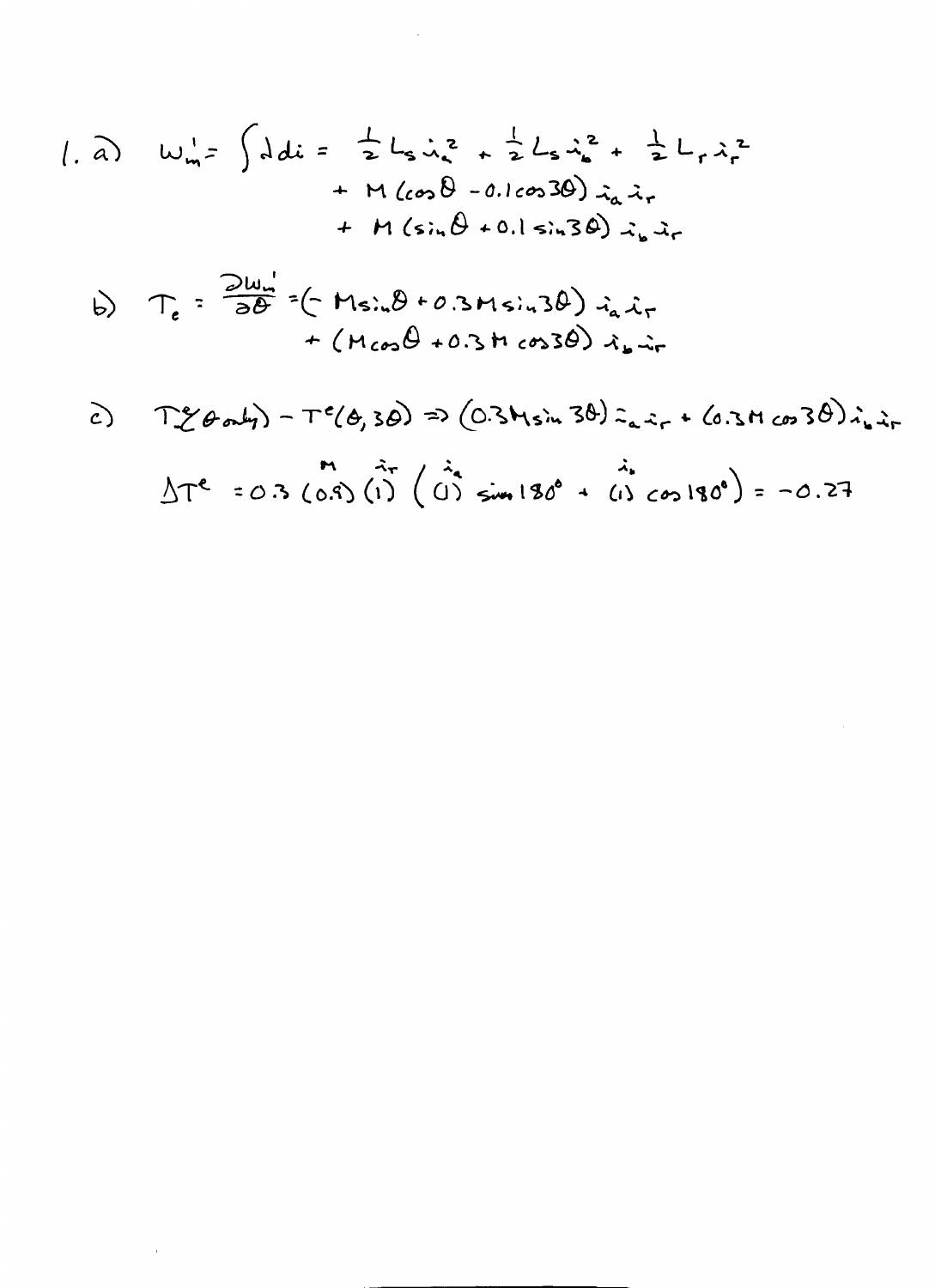Problem 2

A system is described with the following state space equations:

$$
\begin{array}{c}\n\dot{x}_1 = -2x_1 + 4x_2 \\
\dot{x}_2 = -2x_1 - 8x_2\n\end{array}
$$

a) Is this system stable? (10 points)

b) What steady-state values will  $x_1(t)$  and  $x_2(t)$  reach as t goes to infinity? (5 points)

c) Use Forward Euler to calculate  $x_1(t)$  and  $x_2(t)$  at  $t = 0.2$  seconds using a step size of 0.1 seconds. Use the following initial conditions:  $x_1(0) = 4$ ,  $x_2(0) = 1$ . (10 points)

a) 
$$
A = \begin{bmatrix} -2 & 4 \ -2 & -8 \end{bmatrix}
$$
  $\lambda I - A = \begin{bmatrix} \lambda + 2 & -4 \ 2 & \lambda + 8 \end{bmatrix}$   $|\lambda I - A| = \lambda^2 + 10\lambda + 16 + 8$   
\n
$$
= \lambda^2 + 10\lambda + 24
$$
\n
$$
\begin{bmatrix} -2 & -9 \ -2 & -9 \end{bmatrix} \begin{bmatrix} x_1^2 \ x_2^2 \end{bmatrix} = \begin{bmatrix} 0 \ 0 \end{bmatrix} \rightarrow \begin{bmatrix} x_1^2 \ x_2^2 \end{bmatrix} = \begin{bmatrix} -8/24 & -4/24 \ 2/24 & -\frac{2}{24} \end{bmatrix} \begin{bmatrix} 0 \ 0 \end{bmatrix} = \begin{bmatrix} 0 \ 0 \end{bmatrix} \rightarrow \begin{bmatrix} x_1^2 \ x_2^2 \end{bmatrix} = 0
$$
\nb)  $\begin{bmatrix} -2 & 4 \ -2 & -9 \end{bmatrix} \begin{bmatrix} x_1^2 \ x_2^2 \end{bmatrix} = \begin{bmatrix} 0 \ 0 \end{bmatrix} \rightarrow \begin{bmatrix} x_1^2 \ x_2^2 \end{bmatrix} = \begin{bmatrix} 0 \ 0 \end{bmatrix} \rightarrow \begin{bmatrix} x_1^2 \ x_2^2 \end{bmatrix} = 0$ \nc)  $\begin{bmatrix} x_1(0.1) \ x_2(0.1) \end{bmatrix} = \begin{bmatrix} 1 \ 1 \end{bmatrix} + (0.1) \begin{bmatrix} -2 + 4 + 4 + 1 \ -2 + 4 - 8 + 1 \end{bmatrix} = \begin{bmatrix} 4 \ 1 \end{bmatrix} + 0.1 \begin{bmatrix} -4 \ -16 \end{bmatrix} = \begin{bmatrix} 3.6 \ -0.6 \end{bmatrix}$ \n
$$
\begin{bmatrix} x_1(0.7) \ x_2(0.2) \ x_2(0.2) \end{bmatrix} = \begin{bmatrix} 3.6 \ -0.6 \end{bmatrix} + (0.1) \begin{bmatrix} -2.3.6 - 8.(-0.6) \ -2.3.6 - 8.(-0.6) \end{bmatrix} = \begin{bmatrix} 5.6 \ -0.6 \end{bmatrix} +
$$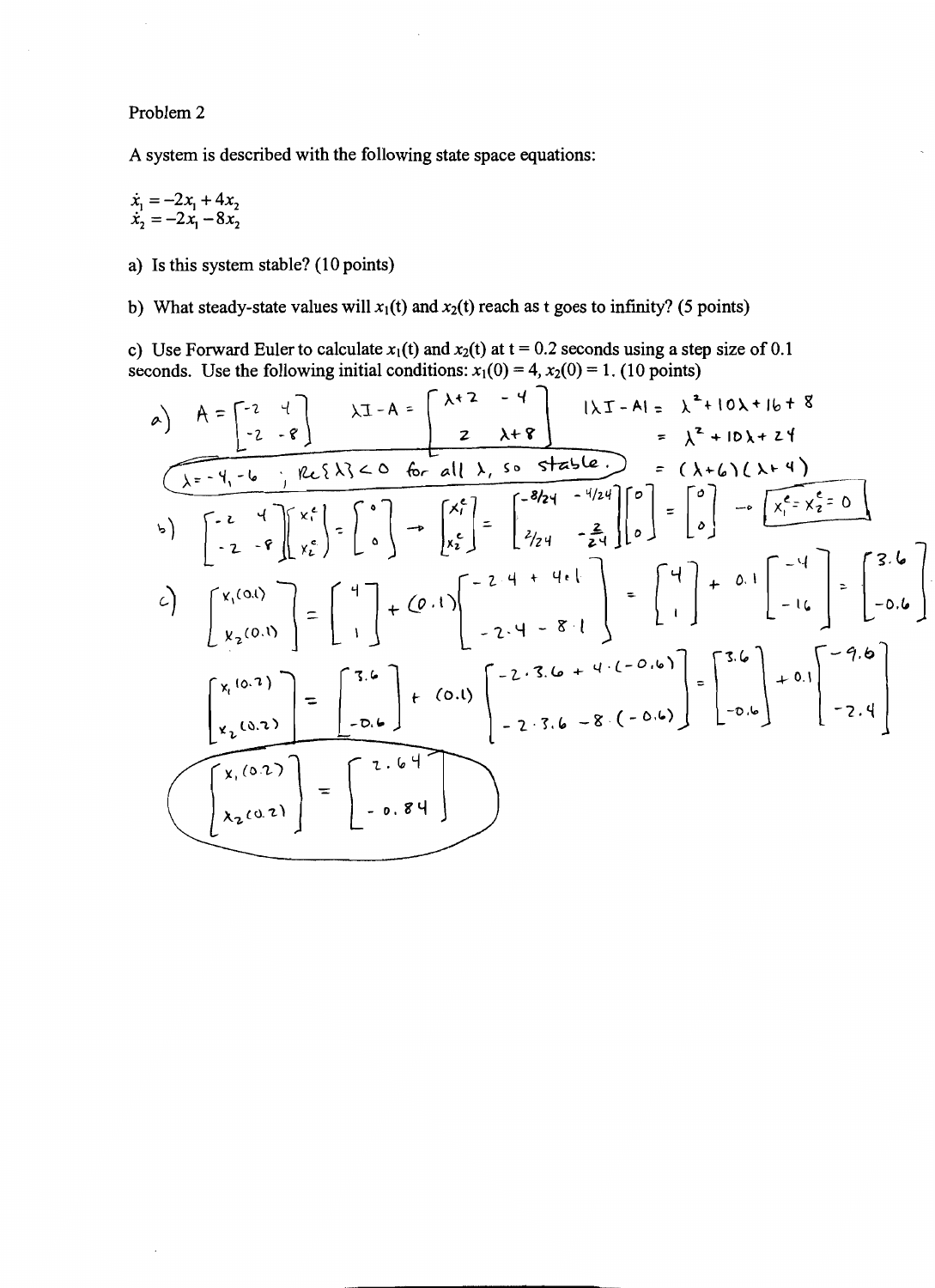Problem 3

Consider the system:

$$
\begin{array}{c}\n\dot{x}_1 = -x_2^2 + 1 - x_1 \\
\dot{x}_2 = Kx_1\n\end{array}
$$

where  $K$  is a real number.

a) Compute all equilibria (5 points)

b) Write the differential equations of the linearized system at each equilibrium (10 points)

c) For each equilibrium, determine the range of values of  $K$  such that the system is stable  $(10 \text{ points})$ 

a) 
$$
b = -x_2^{e^2} \times 1 - x_1^{e}
$$
  $x_1^{e} = 0$   $x_2^{e} = \pm 1$   
\nb)  $\begin{bmatrix} ax_1 \\ ax_2 \end{bmatrix} = \begin{bmatrix} -1 & -2x_2^{e} \\ K & 0 \end{bmatrix} \begin{bmatrix} ax_1 \\ ax_2 \end{bmatrix}$   
\nFor  
\n $(0,1)$ :  $\begin{bmatrix} -1 & -2 \\ k & 0 \end{bmatrix} \begin{bmatrix} 0,1 \end{bmatrix} \begin{bmatrix} -1 & 2 \\ k & 0 \end{bmatrix}$ 

c) 
$$
F_{r}(0,1)
$$
  
\n $(\lambda I-A)^{2} (\lambda+1)(\lambda) + 2K=0$   
\n $\lambda = \frac{-1 \pm 1 - 8K}{2}$   $Re\{-1 + \frac{F_{r}(3)}{2} \}$   
\n $Re\{\frac{-1 + 1 - 8K}{2}\}$   $Re\{-1 + \frac{F_{r}(3)}{2} \}$ 

For 
$$
CO_{1}=1
$$
  
\n $|\lambda I - A| = (\lambda + 1)(\lambda) - 2K = 0$   
\n $\lambda = -1 \pm \sqrt{1 + 8K}$  Need  
\n $Re\{-$ 

Need Re[1] 60:

\n
$$
Re\{-1 + \frac{1 + PE}{1 + 8E}\} < 0
$$
\n
$$
Re\{\frac{1 + 8E}{1 + 8E}\} < 1
$$
\n
$$
K < 0
$$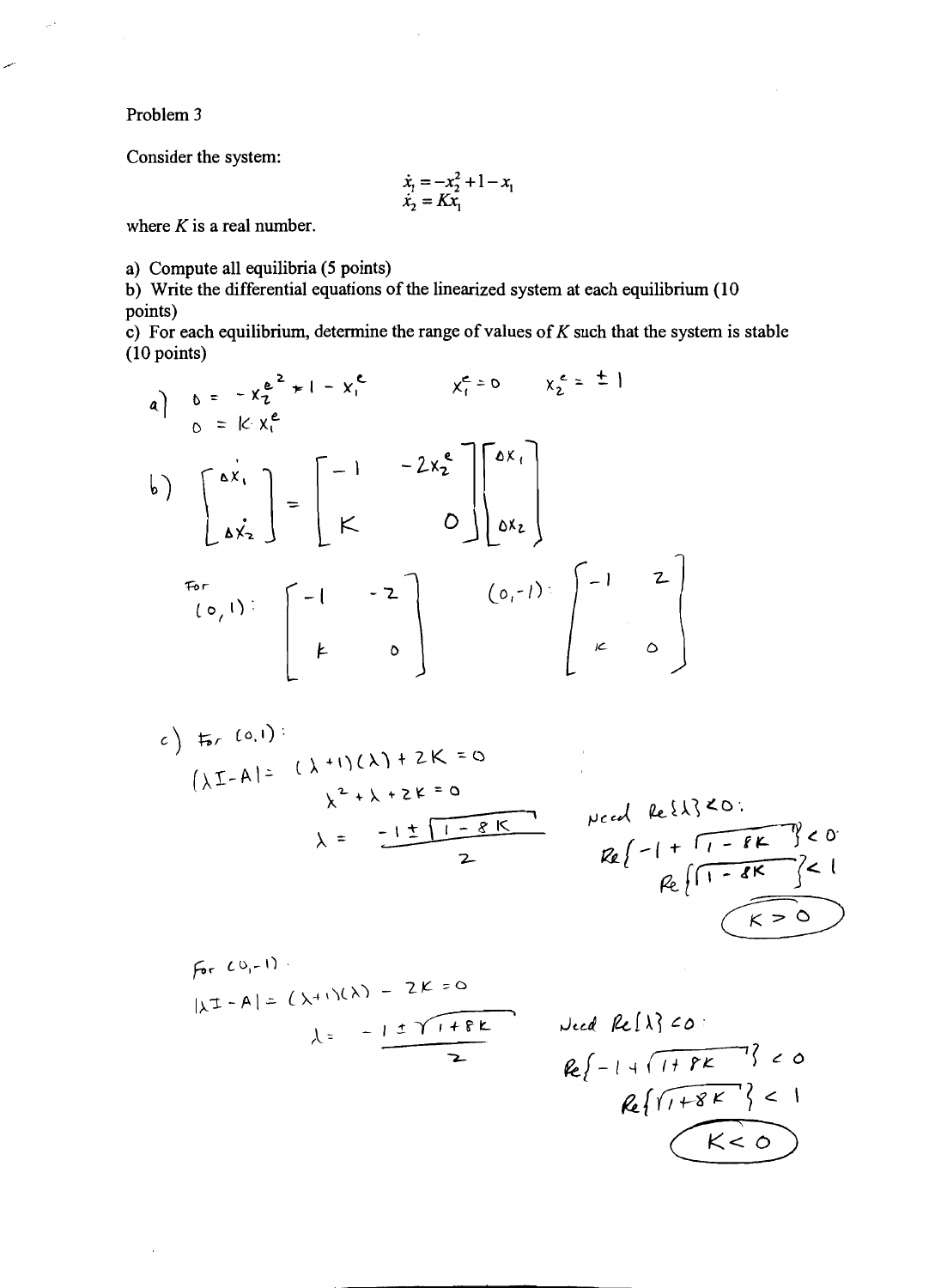Problem 4 (25 points)

Consider the system shown below. Something similar was built in 1996 by Matt Greuel and Dan Logue as a senior design project. The idea is to use the moving member as a projectile, accelerated by magnetic energy.



The flux linkage is found to be:

$$
\lambda(i,x) = \begin{cases}\n\mu_0 \left( \frac{2x + 0.01}{44 \times 10^{-6}} \right) i & x \in [0, 0.01 \, m] \\
\mu_0 \left( \frac{0.03}{44 \times 10^{-6}} \right) i & x \in [0.01 \, m, 0.05 \, m]\n\end{cases}
$$

- a) Find co-energy  $W'_m$  for the two intervals in *x* given (8 points)
- b) Find force of electric origin  $f^e$  for the two intervals in *x* given (7 points)
- c) Find EFE and EFM as the system proceeds through the following sequence (10 points):
	- i. From  $x = i = 0$  to  $x = 0$ ,  $i = 10$  A
	- ii. From  $x = 0$  to  $x = 0.01$  m with constant current (i = 10 A)
	- iii. From  $i = 10$  to  $i = 0$  with constant position  $(x = 0.01$  m)